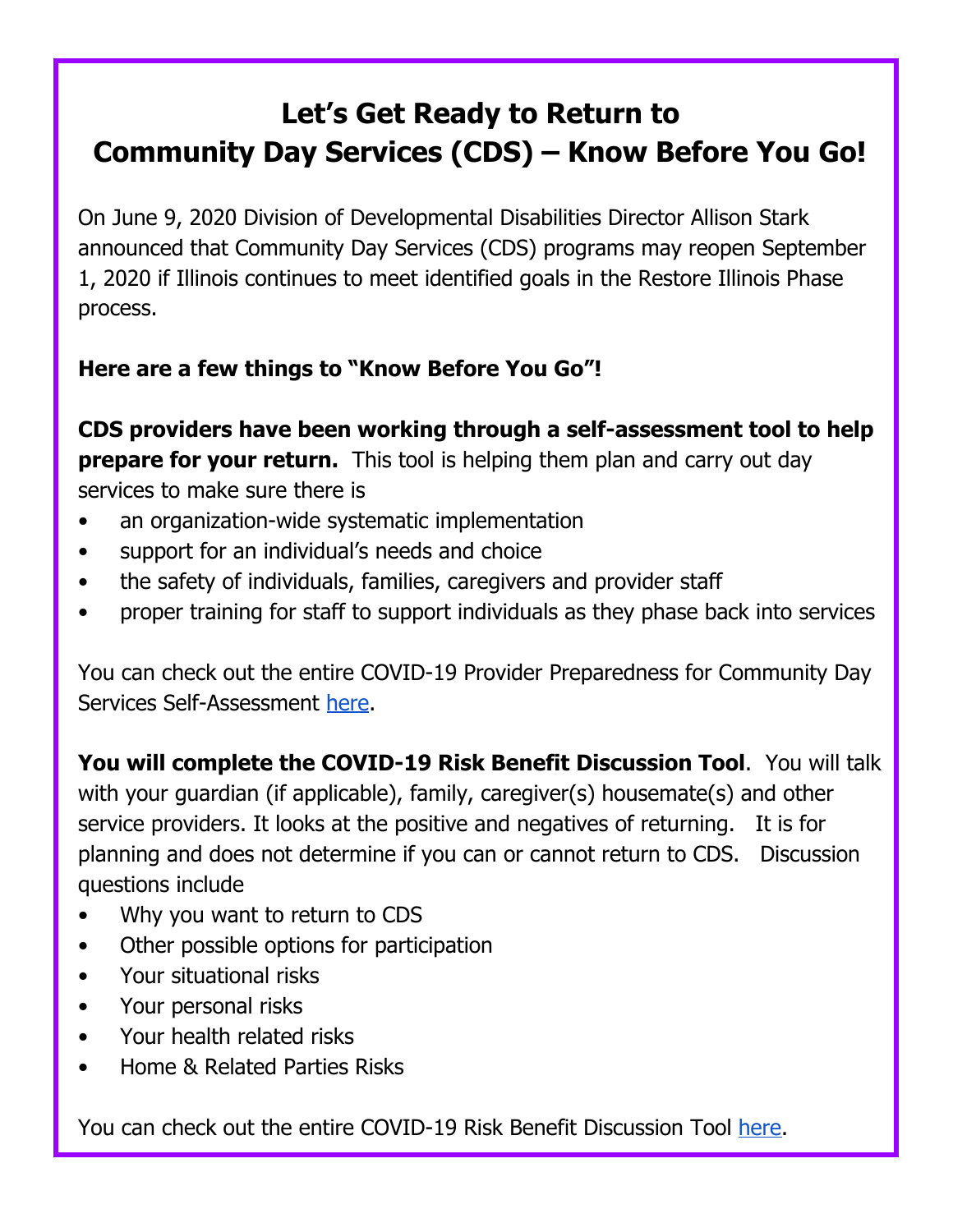**Not everyone will come back to CDS at the same time.** CDS may start with a few participants and more will return as time goes on. You may go every day or you may go only a few days a week. You may see some of your friends and not others. Don't worry…your CDS provider has a plan!



**Masks are a must!** You must wear a mask when riding a van or bus to and from CDS, and while you are at CDS. Everyone needs to wear masks – you, other participants, CDS staff. If you eat lunch at CDS, you can take your mask off but you must put it back on when you are done eating. You should keep your hands away from your eyes, nose, mouth, and face even when you are wearing a mask.



**You will have your temperature taken every time you go to the CDS program.** If your temperature is 100.4 degrees or higher, you will need to go home. CDS staff will let you know what you should be doing at home to stay safe and get better. If you don't feel good, don't go to CDS! If you start to feel sick while at CDS, tell staff right away. We must all work together to help keep ourselves and others safe and healthy.

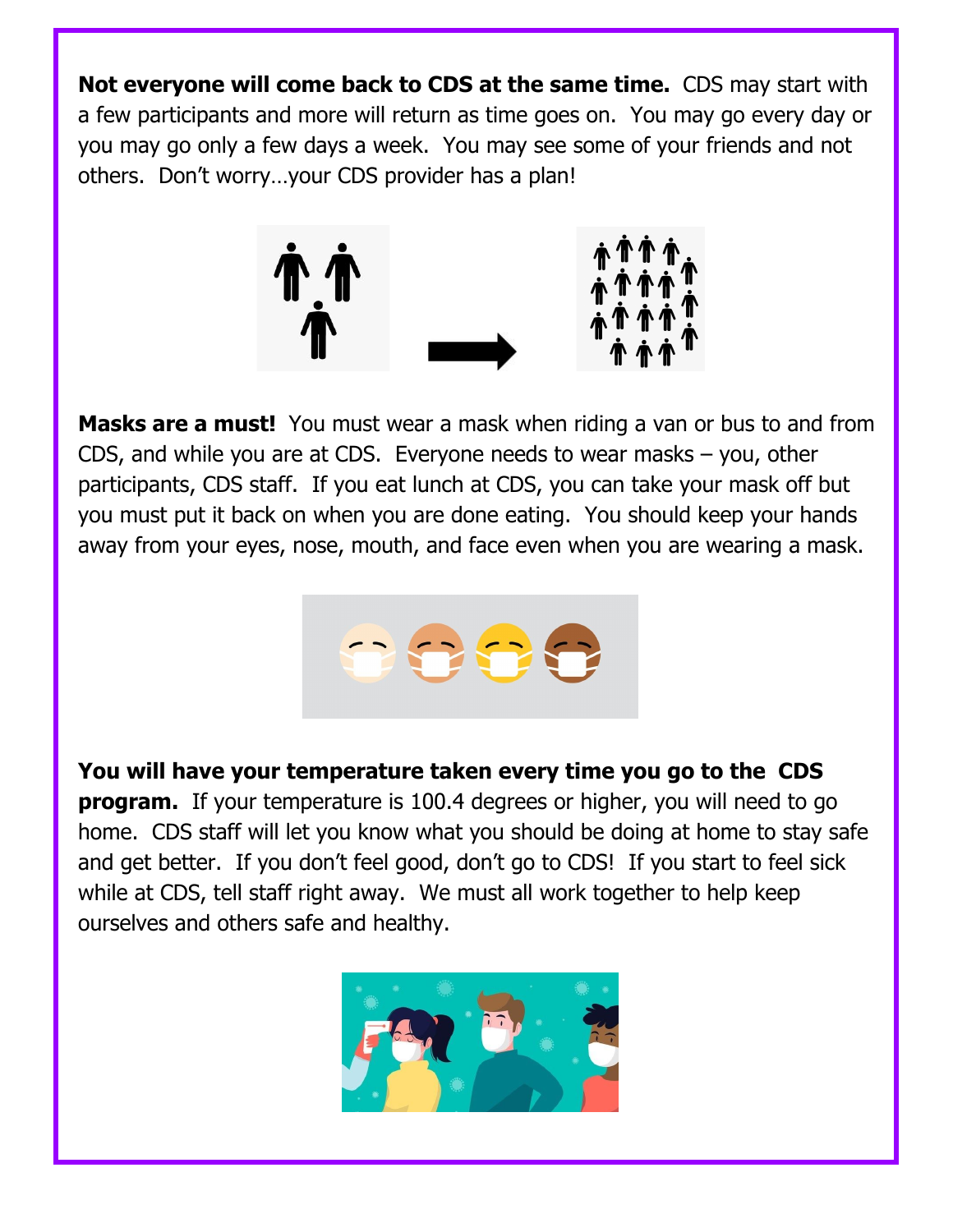**You must make sure you are at least 6 feet apart from others.** Staying 6 feet apart is called Social Distancing. Social Distancing includes your friends, other CDS participants, and staff. It will be exciting to see your friends and CDS staff after being gone for so long. Don't go closer than 6 feet and remind others to keep their distance. Stay safe and say hello by waving at them from 6 feet away!



## **Classrooms, lunchrooms, and contract work stations may look different.**

Tables and workstations may be 6 feet apart or may have short walls in between to help keep people safe. If you eat lunch at CDS, you may have to eat at the same table with participants you live with. Remember, your provider has a plan.



**Making sure your hands are clean is important.** You will do this by washing your hands at the sinks and using hand sanitizer that will be around the CDS program. You may have to clean off your lunch table before and after eating. There will also be more cleaning of high touch areas such as tables, chairs, light switches, bathrooms, work contract stations, door handles, and phones.